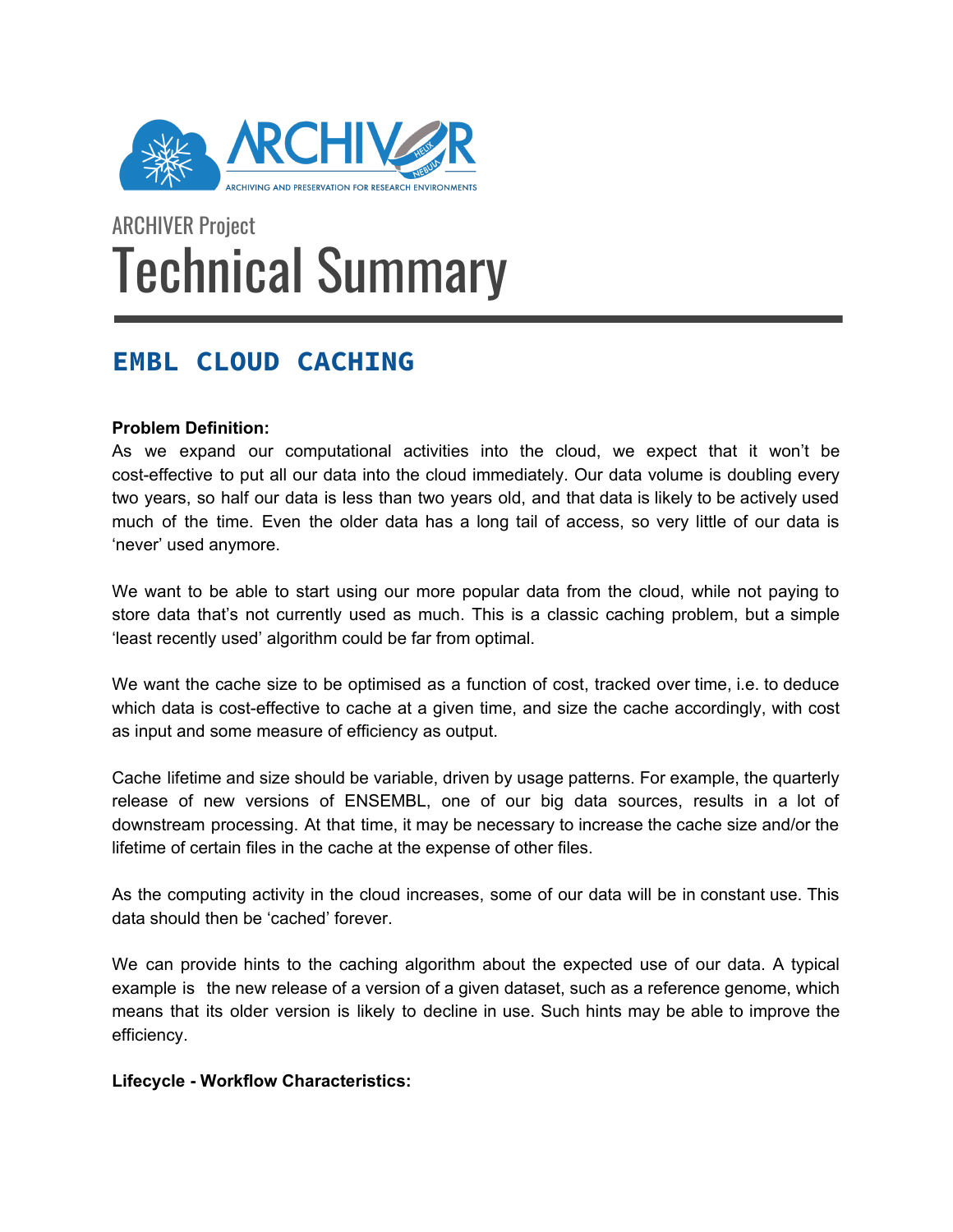Our users come from all over Europe, and beyond. Currently we receive about 2 billion download requests per month, for 1 PB of data. The download pattern is relatively flat throughout the day, there are no peak-hours as such. Users needing large amounts of data will be using scripted tools, such as anonymous FTP, or ASPERA, to get their data. Other users download data through web interfaces. In both cases, users typically use web portals to discover the data they need, based on domain-specific metadata.

#### **Authentication and Management Functions:**

For data retrieval, most of our data is publicly available, no authentication required. Some of our data is restricted-access, so users are authenticated and given access to separately encrypted copies. The encryption process, and key management, is outside the scope of ARCHIVER, however the cache will be required to authenticate users and check their authorisation for certain data. We manage authentication and authorisation using standard protocols (OAUTH, SAML)

#### **Data and Metadata Characteristics:**

Data consists of files from several kB up to 500 GB, with the vast majority in the range of 1 to a few GB. The current archive is 20 PB in size, and is currently doubling every two years. We expect that growth rate to continue for at least the next decade.

Domain-specific metadata will be managed as today, in specific portals that we will continue to own and control. File-specific metadata (such as creation-time, access-time, checksum, size etc.) can be held and used by the cache. As noted above, some of our data is restricted access, using standard RBAC techniques.

One interesting aspect of this use case will be to explore how we can provide domain-specific metadata to a caching algorithm in a way that it can use to extract meaningful relationships between files, such as identifying related files that should be cached or purged together. If successful, this could even be used to pre-fetch data for the cache to improve performance.

For example, noting that certain files were produced by the same research project may be valuable. The challenge is to extract useful relationships *without* having to fully understand the domain knowledge.

#### **Interface Characteristics:**

As a cache, there will be essentially no interface for users. However, where workflows use data, or create data that is then added to the EBI data store, they could be instrumented to give cache hints. E.g. marking files as single-use (therefore not worth caching), or as needed for downstream processing in the near future (therefore worth keeping in the cache).

Such hints could either be given automatically (by instrumenting workflows), or perhaps deduced automatically, from process-mining and analysis of workflow structure.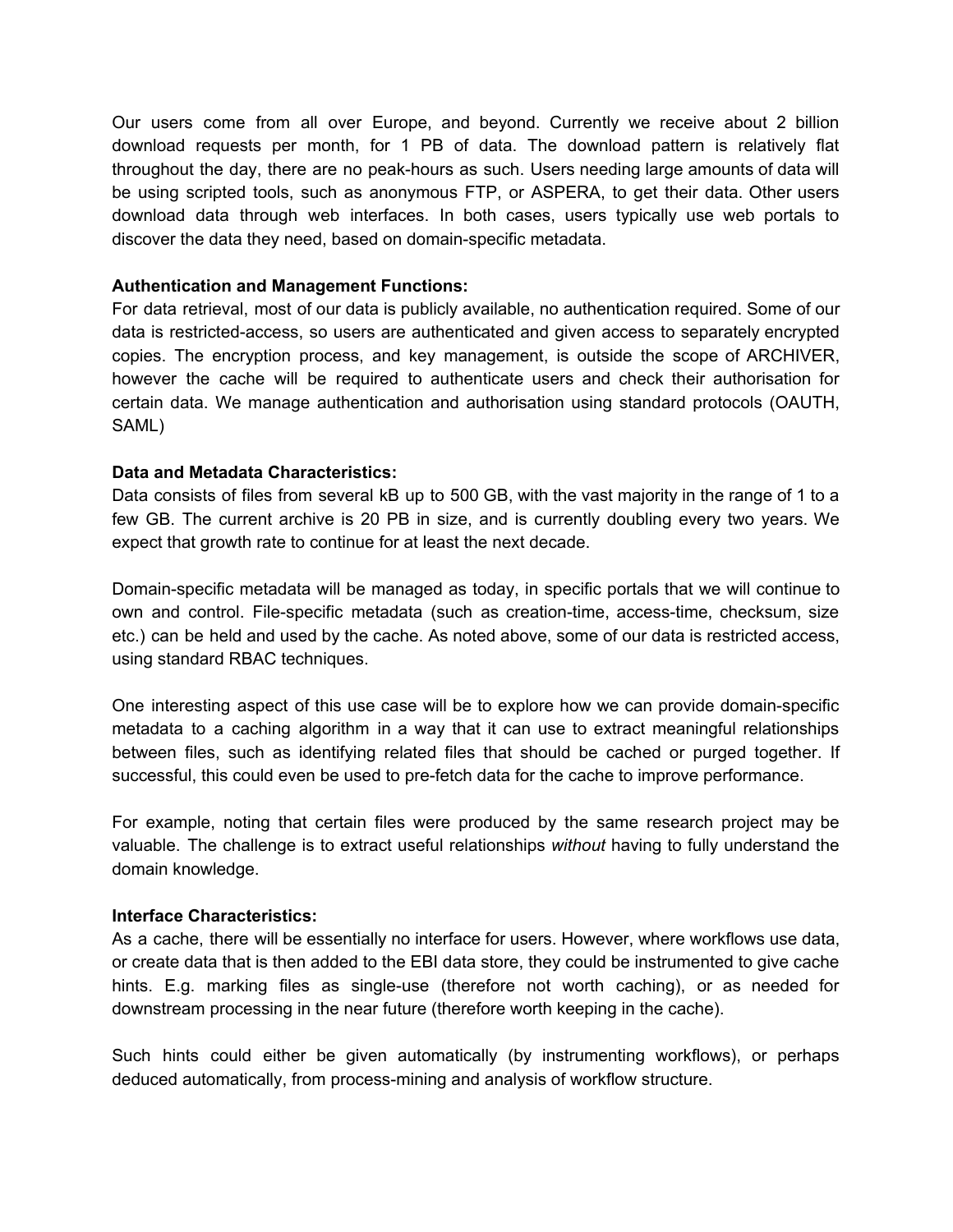#### **Reliability Requirements:**

Reliability of the infrastructure is not as critical as for a normal archive. The impact to the user of the cache going down should be limited to falling back to the main data store. This should preferably be transparent to the user.

## **Compliance and Verification:**

Data is not manipulated or owned by the cache, so there are no compliance and verification concerns for this use case.

## **Cost Requirements:**

The goal is to deduce the size of the cache as a function of budget, so we can set budgets as we wish over time and have the cache size itself and operate itself for maximal efficiency.

We should be able to know the efficiency we are achieving, so we can decide to increase or decrease the budget accordingly. The exact definition of 'efficiency' here is open for discussion, though some form of 'effective size' that can be costed as if it were real disk would seem to be appropriate.

| <b>DMP Topic</b>                                              | What needs to be addressed                                                                                                                                                                                                                                           |
|---------------------------------------------------------------|----------------------------------------------------------------------------------------------------------------------------------------------------------------------------------------------------------------------------------------------------------------------|
| Data description and collection or re-use of<br>existing data | The data to be used is primarily DNA<br>sequence data from the European Nucleotide<br>Archive (ENA), located in the EMBL-EBI data<br>centres. Data is submitted to ENA by research<br>teams around Europe.                                                           |
| Documentation and data quality                                | Data quality is measured as part of the DNA<br>sequencing process, the quality<br>measurement is included with the raw data.<br>The origin of the data (organism, sample etc)<br>forms part of the accompanying metadata<br>collected during the submission process. |
| Storage and backup during the research<br>process             | Data is stored in the FIRE (FIIe REplication)<br>archive, consisting of one copy on a<br>distributed object-store and one on a tape<br>archive, all hosted on EMBL-EBI data centres                                                                                  |
| Legal and ethical requirements, codes of<br>conduct           | Much of the data in ENA is freely available, by<br>anonymous FTP. Some data is tightly<br>controlled, since it contains highly sensitive<br>personal information - e.g. cancer tumour                                                                                |

#### **Initial Data Management Plan:**